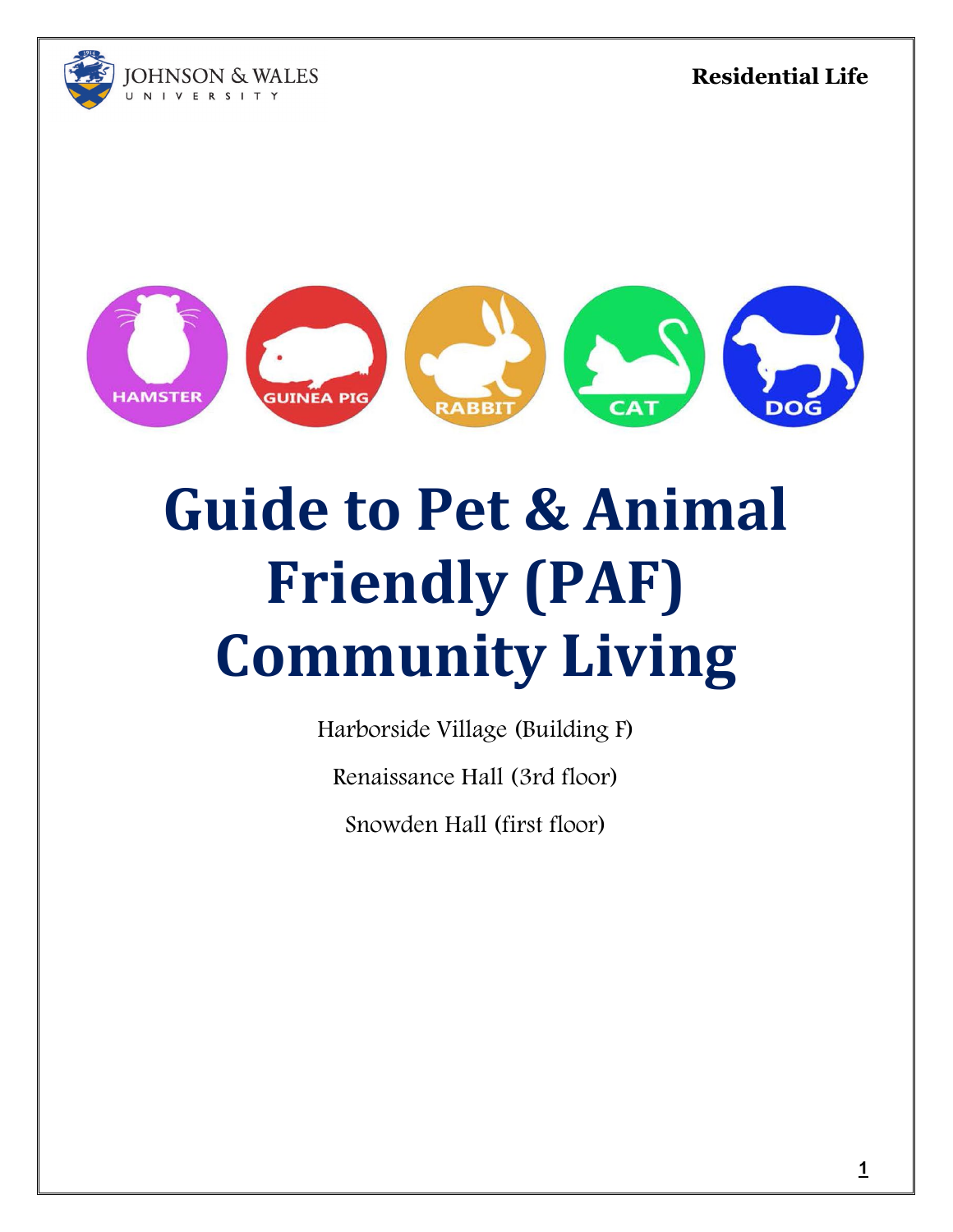## **Guide to Pet & Animal Friendly (PAF) Community Living**

## **Contents**

| Welcome to Pet and Animal Friendly Housing | 3 |
|--------------------------------------------|---|
| <b>Permitted Pets</b>                      | 3 |
| Application & Room Selection Process       | 3 |
| Requirements                               | 3 |
| Pet Owner Responsibilities                 | 4 |
| Care for Room/Apartment                    |   |
| Care for Pet                               |   |
| <b>Consideration for Roommates</b>         |   |
| Consideration for Community                |   |
| Health & Safety Inspections                | 5 |
| Cleaning & Damages Due to Pet              | 6 |
| Animal Waste                               | 6 |
| Animal Food & Supplies                     | 6 |
| <b>Walking Pets Outside</b>                | 6 |
| Fire Alarms/Emergencies/Evacuations        | 6 |
| Animal Nuisances/Threats                   | 7 |
| Violations                                 |   |
| Pets Leaving Housing                       |   |
| Local Resources/Recommendations            | 7 |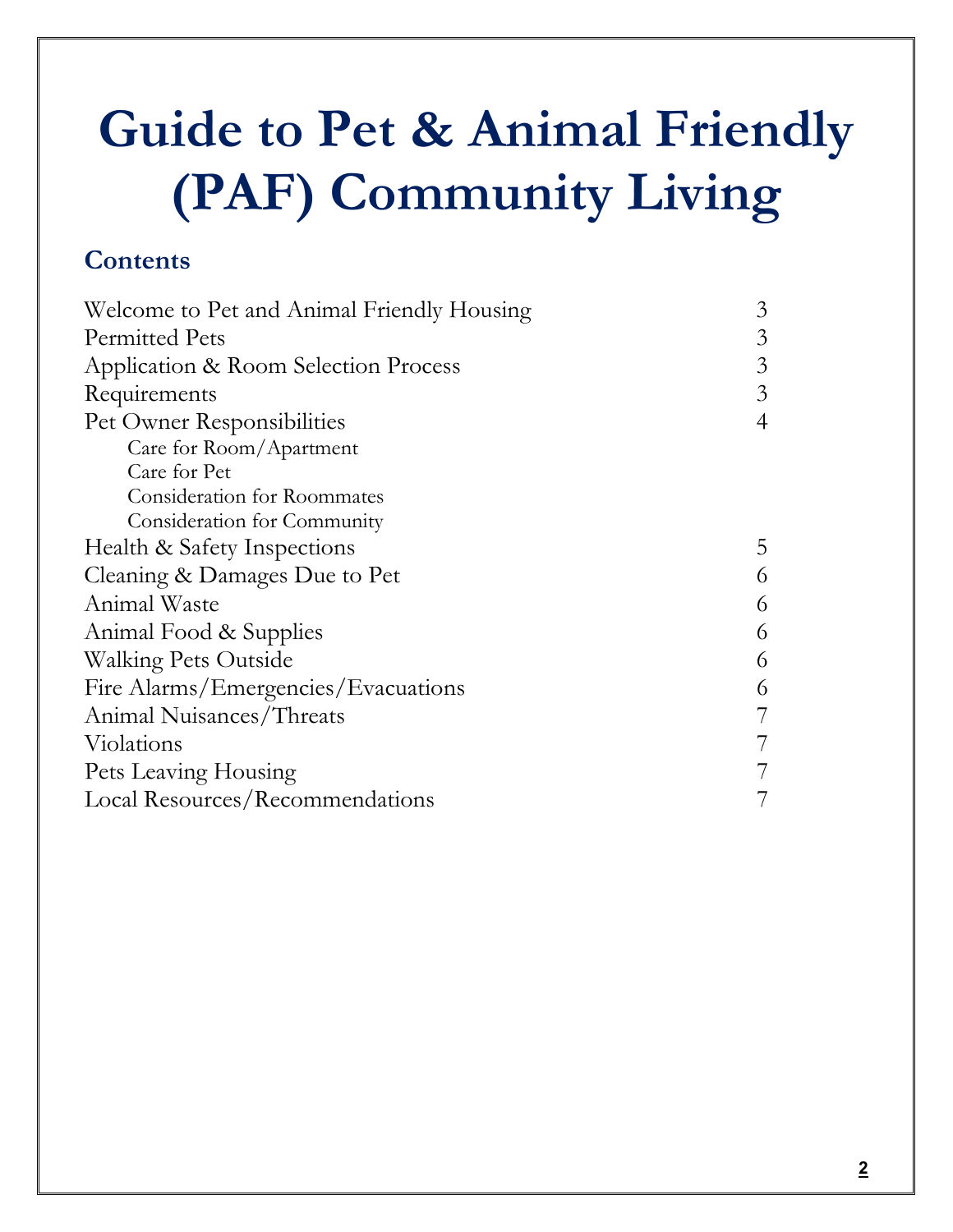## **Welcome to Pet and Animal Friendly (PAF) Housing!**

Residential Life is pleased to offer pet and animal friendly (PAF) communities, a unique housing option where residents can live with their pet**\***, as part of an ongoing commitment to enhance the on-campus experience. Village Building F, the 1<sup>st</sup> floor of Snowden Hall, and 3rd floor of Renaissance Hall are pet and animal friendly communities. (Note: A student does not have to have a pet in order to live in a pet and animal friendly community. For example, a student may want to live with a roommate who has a pet.)

In order to maintain a standard of living that is fair and consistent, Residential Life requires all residents to adhere to the rules, guidelines, and policies governing pet and animal friendly communities set forth by this guide, the [Guide to On-Campus Living,](https://link.jwu.edu/) the Pet and Animal Friendly Community Owner Responsibility Agreement, as well as th[e Student Code of Conduct.](http://catalog.jwu.edu/handbook/studentaffairs/studentcodeofconduct/) Violations could result in [sanctions.](http://catalog.jwu.edu/handbook/studentaffairs/studentcodeofconduct/sanctions/) Please review all information carefully and contact Residential Life if you have any questions: 401-598-1141 or [reslife.pvd@jwu.edu.](mailto:reslife.pvd@jwu.edu)

#### **\*Restrictions apply. See Permitted Pets.**

## **Permitted Pets**

Students in PAF communities are permitted to have **one** pet only (Note: One pet per person in a room. If you have roommates, there may be multiple pets in the room.) JWU PAF communities permit a student to have an animal in the following categories:

- Dogs over the age of 1 year old and no larger than 40 lbs fully grown (non-aggressive and state/city approved breeds)
- Cats over the age of 1 year old
- Small caged mammals (e.g. hamster)
- Turtles that can comfortably live in a 5 gallon-tank or smaller
- Lizards that can comfortably live in a 5 gallon-tank or smaller.
- Dead animals are not allowed in university housing.

**Animals that are not permitted include, but are not limited to**: wildlife; poisonous or endangered species; snakes; farm, lab, or production animals; or animals that have to be fed a live animal for survival.

All pets and animals must be pre-approved by Residential Life prior to the animal arriving to the campus.

No other pet or animal is allowed in University housing, including pets that live at home. (Pets from home are not permitted to visit.)

## **Application & Room Selection Process**

Students wanting to live in a PAF community can indicate their interest on the online housing application during the Wildcat Room Selection Process. To access the online application a student must pay a housing deposit and then go t[o jwuLink](https://link.jwu.edu/) > Services > On-Campus Housing > Wildcat Housing > Housing application & room selection. During the student's room selection timeslot, they can search for a pet and animal friendly space. Space in these communities is limited and placement is not guaranteed.

Students are welcome to apply to live in a PAF community once the academic year is underway; however, space is not guaranteed to be available.

## **Requirements**

All students who 1) selected a PAF room and 2) intend on bringing a pet must submit the following **prior to bringing the pet to campus**:

#### **For ALL pets:**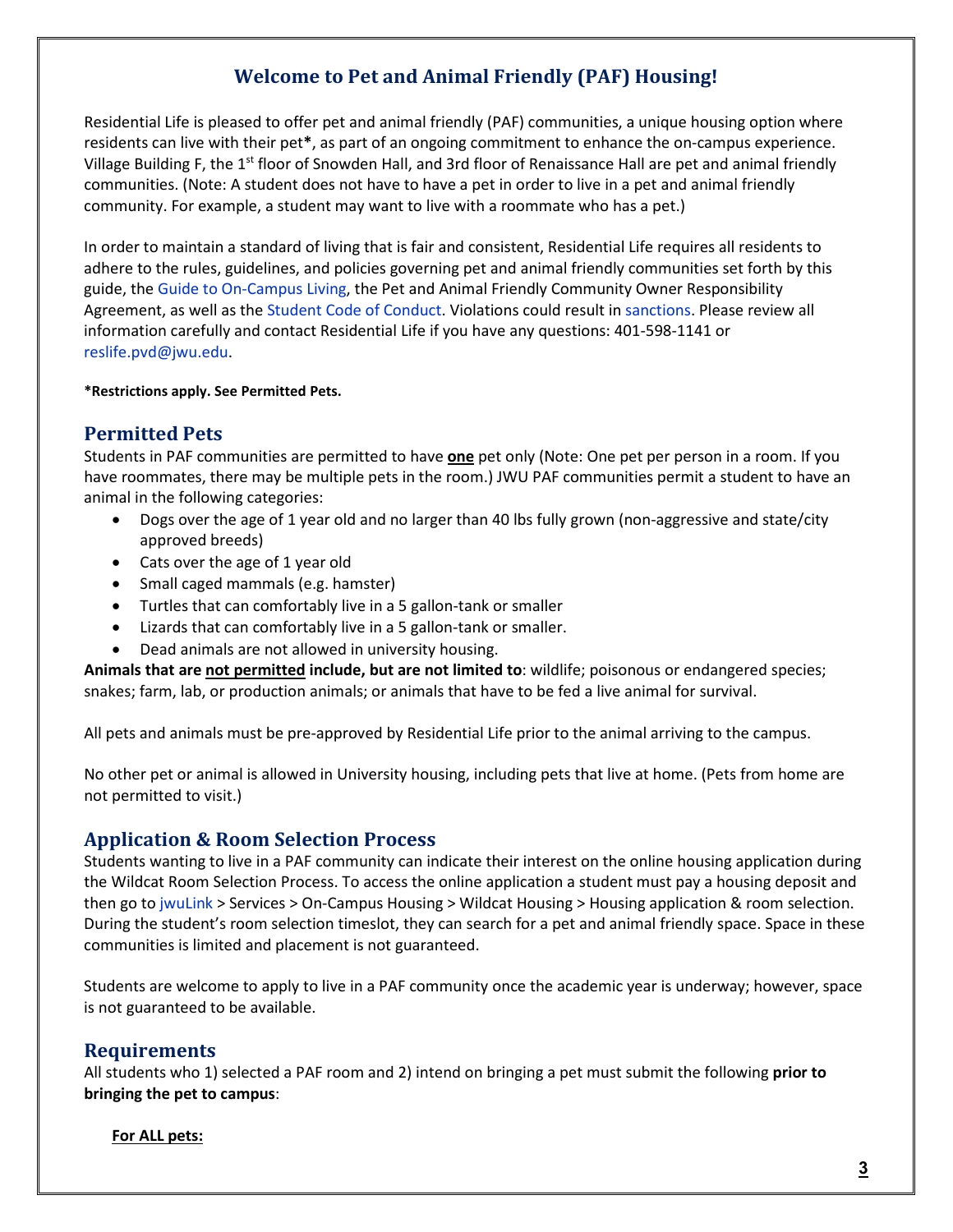- **EXTER** Completed and signed pet and animal friendly agreement
- Clear, full-bodied picture of pet
- \$250 cleaning fee (non-refundable); visit or call SAFS: 401-598-1468 (1-800-343-2565, x1468). Please indicate you are submitting your cleaning fee for pet and animal friendly housing.

In addition, owners of dogs and cats must submit the following.

#### **For DOGS only:**

- **Proof of flea prevention**
- **Proof of spayed/neutered**
- **Proof of pet license**
- Proof of vaccinations for:
	- o Rabies
	- o Distemper
	- o Leptospirosis
	- o Bordetella
	- o Fecal OVA and parasite screening with negative result

### **For CATS only:**

- **Proof of spayed/neutered**
- Proof of vaccinations for:
	- o Rabies
	- o Distemper
	- o Felv/FIV (feline AIDS and Leukemia)
	- o Fecal OVA and parasite screening with negative result

All completed documents must be submitted to Residential Life a[t reslife.pvd@jwu.edu](mailto:reslife.pvd@jwu.edu) or faxed to 401-598- 2263. Please be sure to include your full name and J number with each document/item you submit.

When all documentation has been submitted and reviewed, a student will be conditionally approved to bring their pet. Final approval will be granted upon the successful completion of the pet and animal friendly workshop with their Area Coordinator. This workshop must be scheduled within 7 days of their conditional approval. Please contact your Area Coordinator to schedule a workshop. Every student bringing a pet to campus is required to complete this workshop.

Approval for a pet is only valid for the academic year in which the documentation is submitted. New documentation and the \$250 pet fee is required for each academic year.

Pet owners are required to keep a sticker on their student ID indicating they have a pet. This will be supplied by Residential Life after completing the pet and animal friendly workshop. A label for the room/apartment exterior entrance will also be provided indicating what type of pet(s) and how many live in the space. The pet owner(s) is responsible for ensuring it is displayed at all times.

If loss or damage occurs to a pet and animal friendly sticker or door label, please notify Residential Life staff to obtain a new one.

## **Pet Owner (Student) Responsibilities**

Pet owners are solely responsible for the actions of their pet, including any and all damage or injury to persons or property caused by the pet. In conjunction with the expectations outlined in the [Guide to On-Campus Living](https://link.jwu.edu/) and [Student Code of Conduct,](http://catalog.jwu.edu/handbook/studentaffairs/studentcodeofconduct/) pet owners are responsible for the following: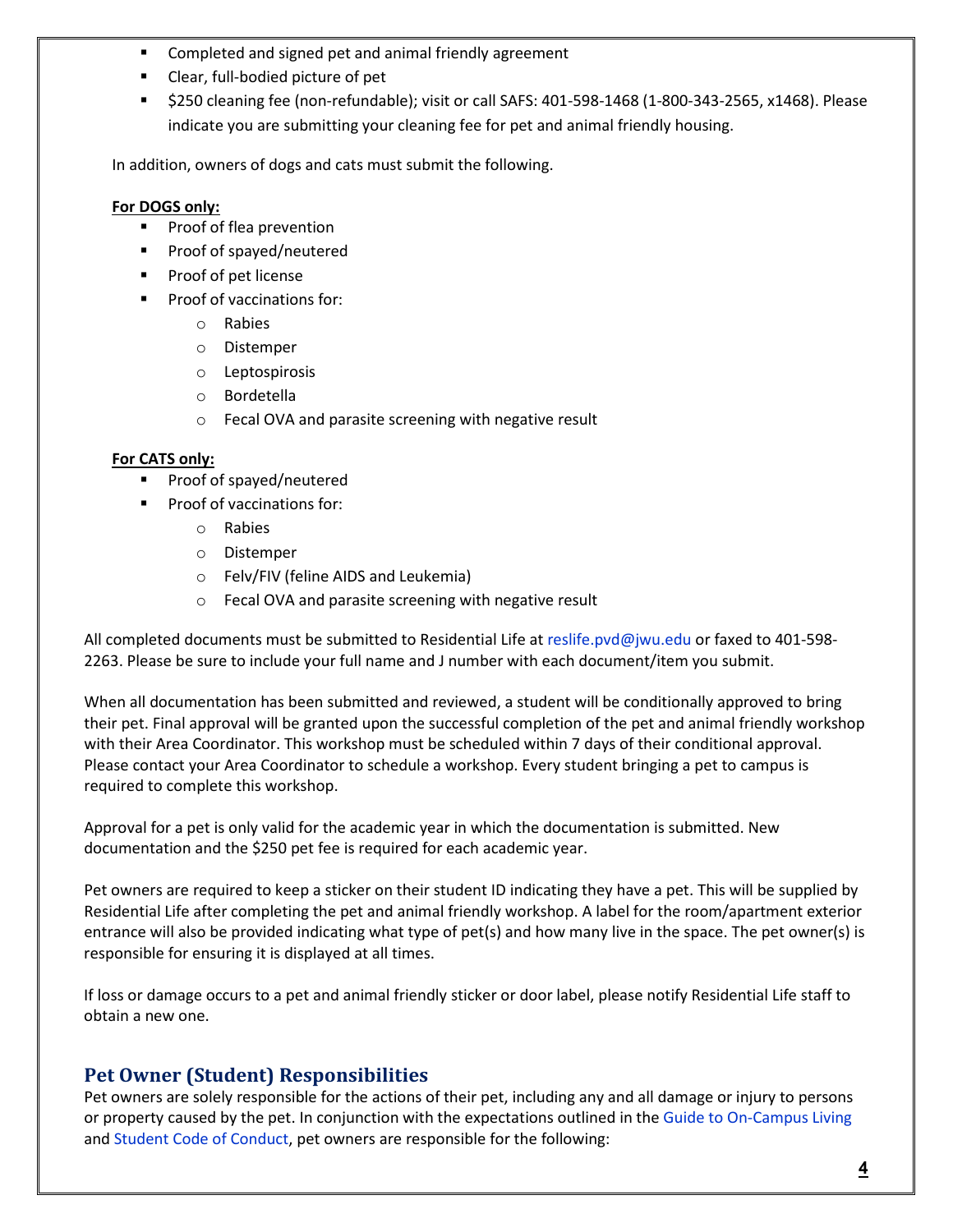#### *Care for Room/Apartment*

All rooms and apartments with pets must be kept clean, and free of trash, animal waste, and pests. If at any time a Residential Life staff member determines that the room/apartment is not meeting cleanliness standards, 24 hours will be given to rectify the situation. If, after 24 hours, the room still does not meet cleanliness standards, conduct sanctions may apply. Charges can occur due to cleanliness.

#### *Care for Pet*

Pet owners must:

- 1. Ensure their pet wears proper identification at all times (unless the pet permanently resides in a cage).
- 2. Maintain the health and hygiene of the pet, including but not limited to: regular bathing/grooming, regular use of proper treatments to prevent pests of any kind (e.g., fleas, ticks); seeking veterinary treatment if the pet becomes ill. Note: *Please wash pet's bedding, toys, clothing or other items in designated facilities and in specially approved washers and dryers.*
- 3. Ensure caged pets remain in their cage when the owner is not present in the room/apartment.
- 4. Have a pet carrier in their possession and accessible in the event of an evacuation, emergency, or staff request.
- *5.* Arrange alternative care for their pet outside of the University (not on campus) in case of an emergency or if required to remove the animal due to disruption, damage, etc. Examples include a shelter, a friend who lives off campus, family, etc.

Pet owners may not:

- Have roommates, other students, and/or guests assume responsibility for the care of their pet. This includes, but is not limited to, walking the pet, cleaning the pet, feeding the pet, cleaning the room, etc.
- Have pets be left alone overnight in the room/suite/apartment, or in another resident's room/suite/apartment.

#### *Consideration for Roommates*

It is highly encouraged, out of courtesy that pet owners notify roommate(s) of what type of pet will be residing in the room/apartment, prior to the pet coming to campus. Before bringing a pet on campus, it is important to discuss expectations around pets with your roommates. Students living in the same room/apartment will also be required to complete a Roommate Agreement so that they can discuss and create expectations.

It is the responsibility of the pet owner to carry out all reasonable requests made by roommates—including but not limited to the terms of the roommate agreement—regarding health, safety, and comfort of the roommate(s) directly related to the presence of their pet in the room/apartment.

#### *Consideration for Community*

While we do allow pets in certain buildings, they may not cause a disruption to the residential community. Approved pets are only permitted in the pet friendly residence hall room of the owner. Pets are not permitted to roam outside of the room/apartment in common areas, common bathrooms, in other student rooms/suites/apartments, or in any other campus building. Pets are also not permitted to ride on University transportation (Note: Pets registered as service animals with the Center for Academic Support, not emotional support animals, are allowed on University transportation.)

It is the responsibility of the pet owner to carry out all reasonable requests made by residents and University staff regarding health, safety, and comfort of the community directly related to the presence of their pet in the residence hall.

Pet owners are responsible for their pet's behavior and community standards. If a pet is found to be violating community standards or is a continued disruption to the community (e.g. barking at all hours, odor, etc.), the pet owner may face sanctioning, which may lead to the removal of the pet and possible additional charges. Violations/disturbances will be documented through the student conduct system – please refer to the Student Conduct policies.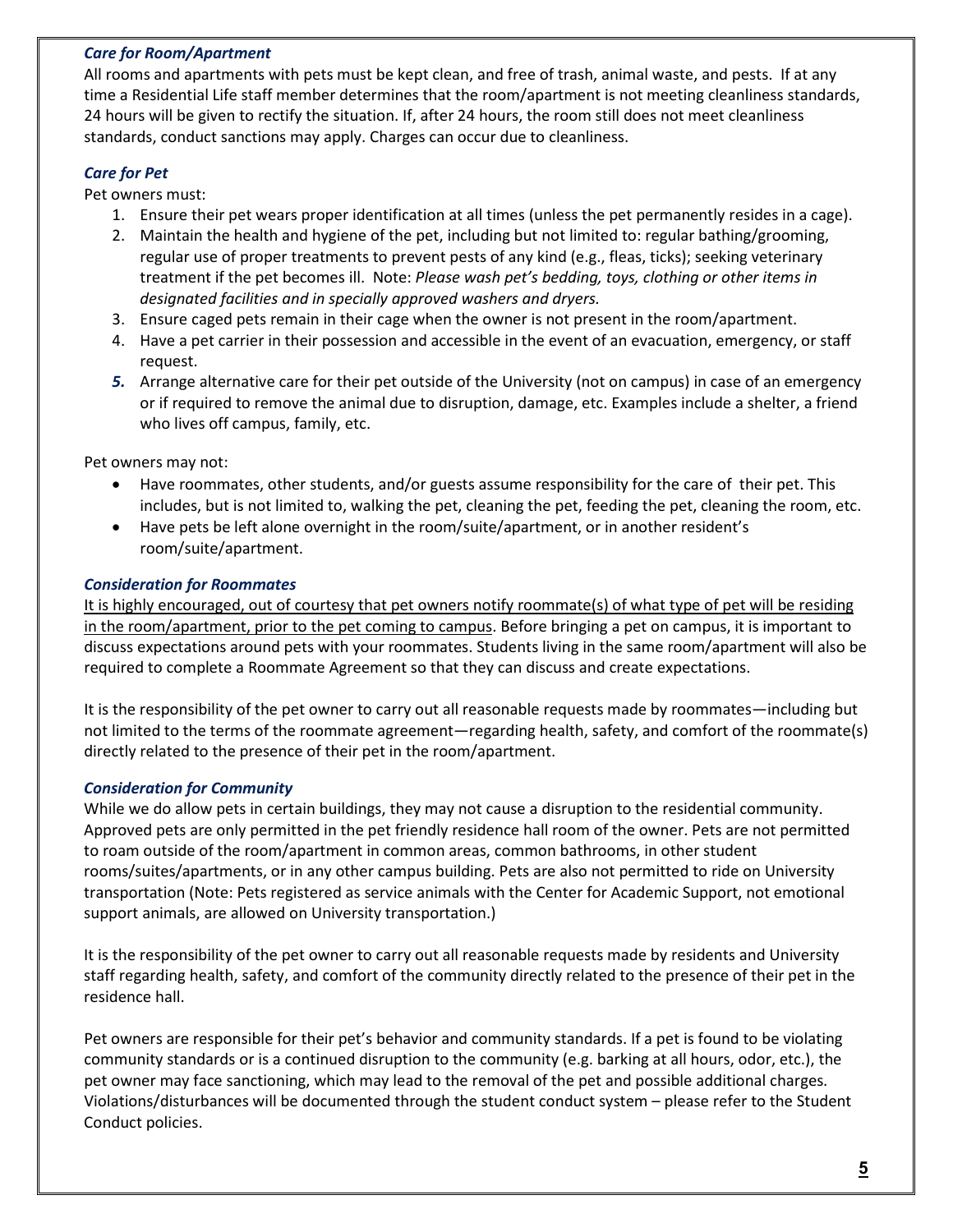## **Health & Safety Inspections**

Health & Safety Inspections in room/apartments where animals reside are conducted once a semester by Residential Life staff members to ensure the space is sanitary and that the health and wellness of all occupants, including pets, are being maintained. Residential Life retains the right to conduct additional inspections as necessary.

If at any other time during the year there is a concern within the room, please report it to your Area Coordinator.

If violations of the rules and policies set forth by this guide, the [Guide to On-Campus Living,](https://link.jwu.edu/) the Pet and Animal Friendly Community Owner Responsibility Agreement, or the [Student Code of Conduct](http://catalog.jwu.edu/handbook/studentaffairs/studentcodeofconduct/) are discovered during the course of an inspection, residents may be subject t[o student conduct review](http://catalog.jwu.edu/handbook/studentaffairs/studentcodeofconduct/conductreviewprocess/) and disciplinary action.

## **Cleaning & Damages Due to Pet**

Pet owners are required to pay a non-refundable fee of \$250 to the University in advance of the pet's arrival.

Notwithstanding the fee, the pet owner will be responsible for all additional costs and expenses that result from damage caused by the pet, including pest issues. Damage and expenses are determined by Facilities upon the student and pet vacating the room.

Damages caused by a pet (e.g. stained carpet, worn/ripped furniture, pests, etc.) should be reported promptly so that they can be addressed by Maintenance. To report damages, go to [jwuLink](https://link.jwu.edu/) > Services > Maintenance Requests. For serious or emergency maintenance situations, inform a Residential Life staff member immediately. **Do note that there may be a charge to repair the damage caused by the pet.**

When a room/apartment is vacated, either during the academic year or at the end of it, the room/apartment will be inspected and any damages determined to be as the result of a pet will be charged to the pet owner(s) who resided in the room. Damage charges are assessed to the student's account. Students have 90 days to contest any charges.

## **Animal Waste**

Pet owners are responsible for cleaning up after their animal and disposing of animal waste properly. Failure to clean up animal waste may result in disciplinary sanctions.

All cage and litter box waste must be removed at least **twice a week**, but should be removed as often as necessary to main an odor-free, clean living environment for the pet and residents. Solid waste must be doublebagged, tied securely, and brought to the trash room or dumpster immediately.

The University has provided dog waste bags and receptacles in these locations to ensure the proper disposal of animal waste. If they are empty, please submit a maintenance request at JWU Link.

## **Animal Food & Supplies**

Animal food must be stored tidily in plastic containers to discourage pests. Pet bedding, toys, litter/litterboxes, and other supplies must be kept neat, organized, and stored appropriately.

## **Walking Pets Outside**

For pets that need to be walked to go to the bathroom, pet owners may only use University grounds in designated pet areas outside of the pet friendly hall (most are designated by waste bag dispensers):

- Harborside Village: outside of building F
- Snowden: area to the left of McNulty
- Renaissance: to the side of the building
- Harbor View: behind the building near the water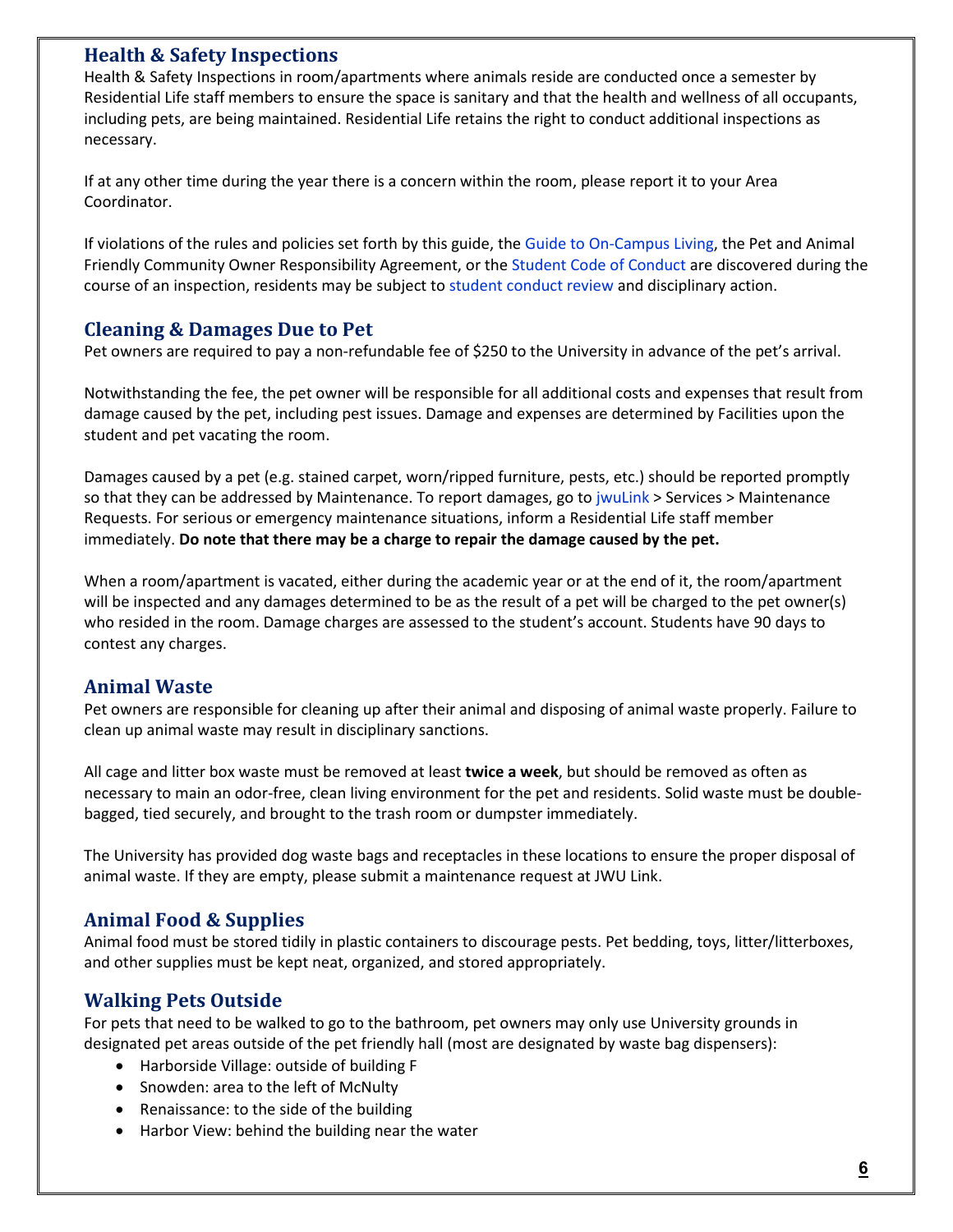Please refrain from using spaces directly in front of the building or on the sidewalk. Pet owners must pick up and properly disposed of animal waste. Pets must be on a leash, harness, or other tether at all times on University grounds.

If waste bag dispensers are empty, please submit a maintenance request for them to be refilled.

## **Fire Alarms/Emergencies/Evacuations**

In the event of an evacuation of the residence hall, the pet owner must vacate with the pet. If the pet owner is not present, a roommate can assist. The pet must be on a leash or in a portable cage or pet carrier during an evacuation.

## **Animal Nuisance/Threats**

A pet cannot be a nuisance or a threat to anyone living in the community, including other pets. Pets must not show aggression towards other pets, individuals, or staff assisting in the community. Aggressive or repeatedly disruptive pets, which will be documented through the conduct process, will be required to be removed from University housing.

Examples of disruptive behavior include, but are not limited to: excessive barking or continuous noise, destruction of property, roaming hallways/common areas, biting or scratching others, etc.

If two or more pets in a pet friendly room are aggressive towards each other, both pets may be asked to be removed from the room.

Students who have complaints should report them to a Residential Life staff member or through the [Animal](https://cm.maxient.com/reportingform.php?JohnsonandWalesUniv&layout_id=15)  [Complaint Form.](https://cm.maxient.com/reportingform.php?JohnsonandWalesUniv&layout_id=15) All complaints about pets will be investigated by Residential Life and/or Student Conduct with possible sanctions imposed if violations are found. In addition, the University may relocate pet owners and their pets in residential housing in accordance with the Room Terms Agreement and applicable Residential Life policies, procedures, and rules. In some instances, students may be asked to remove their pet from residential housing.

## **Violations**

Violations of the rules and policies governing pet and animal friendly communities set forth by this guide, the [Guide to On-Campus Living,](https://link.jwu.edu/) the Pet and Animal Friendly Community Owner Responsibility Agreement, as well as the [Student Code of Conduct](http://catalog.jwu.edu/handbook/studentaffairs/studentcodeofconduct/) may result in sanctions, including the owner being asked to remove the pet permanently from residential housing within 24 hours of being notified. If a pet is removed, the student is still bound to their housing contract (Room Terms Agreement) and may be required to relocate from the pet and animal friendly community. Failure or refusal to remove a pet from campus will result in the University doing so on the student's behalf and could include removing the student (pet owner) from housing.

Abandonment, neglect, or mistreatment of a pet by a pet owner or any member of Johnson & Wales University will not be tolerated. No warnings will be issued; if there is abuse it will result in the pet being removed from the owner or measures taken to prevent contact with the person responsible for the abuse. In the event a removal of the pet is necessary, Campus Safety & Security will work with Animal Control to remove the pet.

## **Pets Leaving Housing**

If a pet owner decides to no longer have their pet live with them or if the pet is no longer living, they are required to notify the Area Coordinator within 48 hours so that we can document those pets that are no longer on campus. If the student wants to bring a different/new pet to campus, they must re-apply with Residential Life. (The pet owner is not required to leave pet and animal friendly housing if their pet is no longer living there; however, if they would like to relocate, they can speak with their Area Coordinator.)

## **Resources/Recommendations**